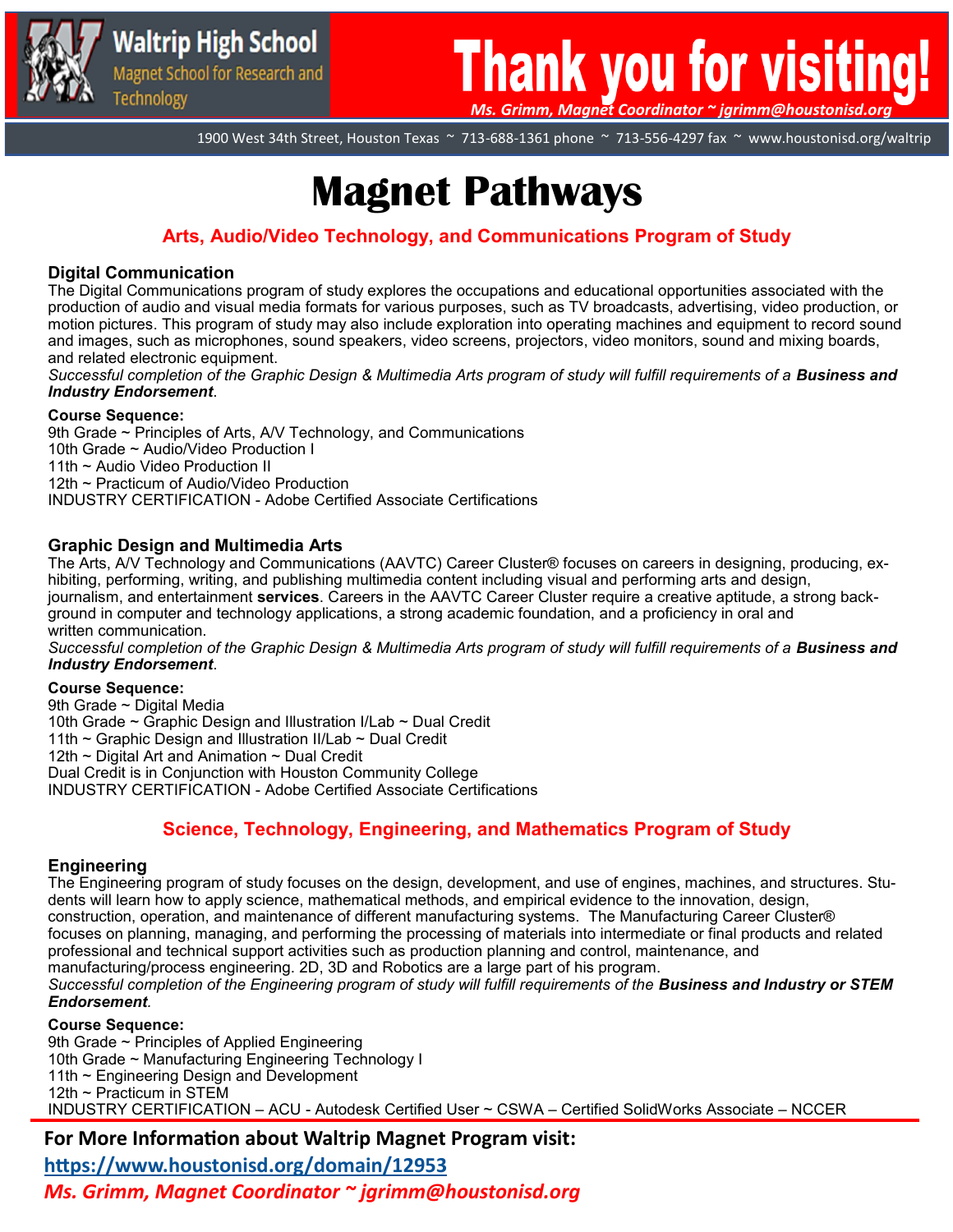

# **Thank you for visiting!** *Ms. Grimm, Magnet Coordinator ~ jgrimm@houstonisd.org*

1900 West 34th Street, Houston Texas ~ 713-688-1361 phone ~ 713-556-4297 fax ~ www.houstonisd.org/waltrip

# **What Else Does Waltrip Offer?**

# **Over 20 Advanced Placement Classes Clubs and Organizations**

- **AP Art History**
- **AP Biology**
- **AP Studio Art**
- **AP Chemistry**
- **AP English Language**
- **AP Physics**
- **AP English Literature**
- **AP Environment Science**
- **AP Statistics**
- **AP US History**
- **AP Calculus (AB)**

# **Approved Capstone Campus**

AP Capstone™ is a diploma program from the College Board. It's based on two year long AP courses: AP Seminar and AP Research.

Rather than teaching subject-specific content, these courses develop students' skills in research, analysis, evidence-based arguments, collaboration, writing, and presenting.

# **Dual Credit**

English and Design Classes in conjunction with Houston Community College.

# **Montessori Adolescent Education**

Offers a fully integrated curriculum that emphasizes the connections that link the primary content areas. Students are challenged to look beyond the classroom to find unique ways to demonstrate and apply their learning.

# **Fine Arts** • **Football Foreign Languages** • **French**

- **Art**
- **Theatre**
- **German**

• **Spanish**

- **Dance**
- **Choir**
- **Band**
- **AP Spanish Literature**
- **AP US Government**
- **AP Spanish Language**
- **AP Economics**
- **AP Chemistry**
- **AP Human Geography**
- **AP Psychology**
- **AP French**
- **AP Seminar**
	- **AP Research**
	- **AP World History**

• **National Technical** 

• **Rise of Nations Club**

• **Debate Team (HUDL)**

• **Technology Student** 

• **Waltrip Gay Straight** 

• **Women of Waltrip**

**Honor Society**

• **UIL Academics** 

• **Theater Arts**

**Association**

**Alliance**

• **Roses**

- **AJROTC -Army Junior Reserve Officer Training Corp**
- **Ascending to Men**
- **Cheer**
- **Chess**
- **Club 6**
- **Gaming Design**
- 
- 
- 
- **Math Club**
- 

## **Career and Technical Education Department**

- **Automotive Technology**
- **Business Management in conjunction with 3DE & Junior Achievement https://www.3deschools.org/**
- **Engineering and Fabrication**
- **Graphic Design and Multimedia Arts**
- **Health Sciences**
- **Innovative Arts ~ Digital Communications**

# **Sports Offered at Waltrip**

- 
- **Volleyball**
- **Boys & Girls Cross Country**
- **Boys & Girls Basketball**
- **Boys & Girls Wrestling**
- **Boys & Girls Soccer**
- **Boys & Girls Swimming**
- **Boys & Girls Track**
- **Boys & Girls Golf**
- **Boys & Girls Tennis**
- **Baseball**
- **Softball**
- **Dungeons & Dragons**
- **French**
- **HOSA**
- 
- **National Honor Society**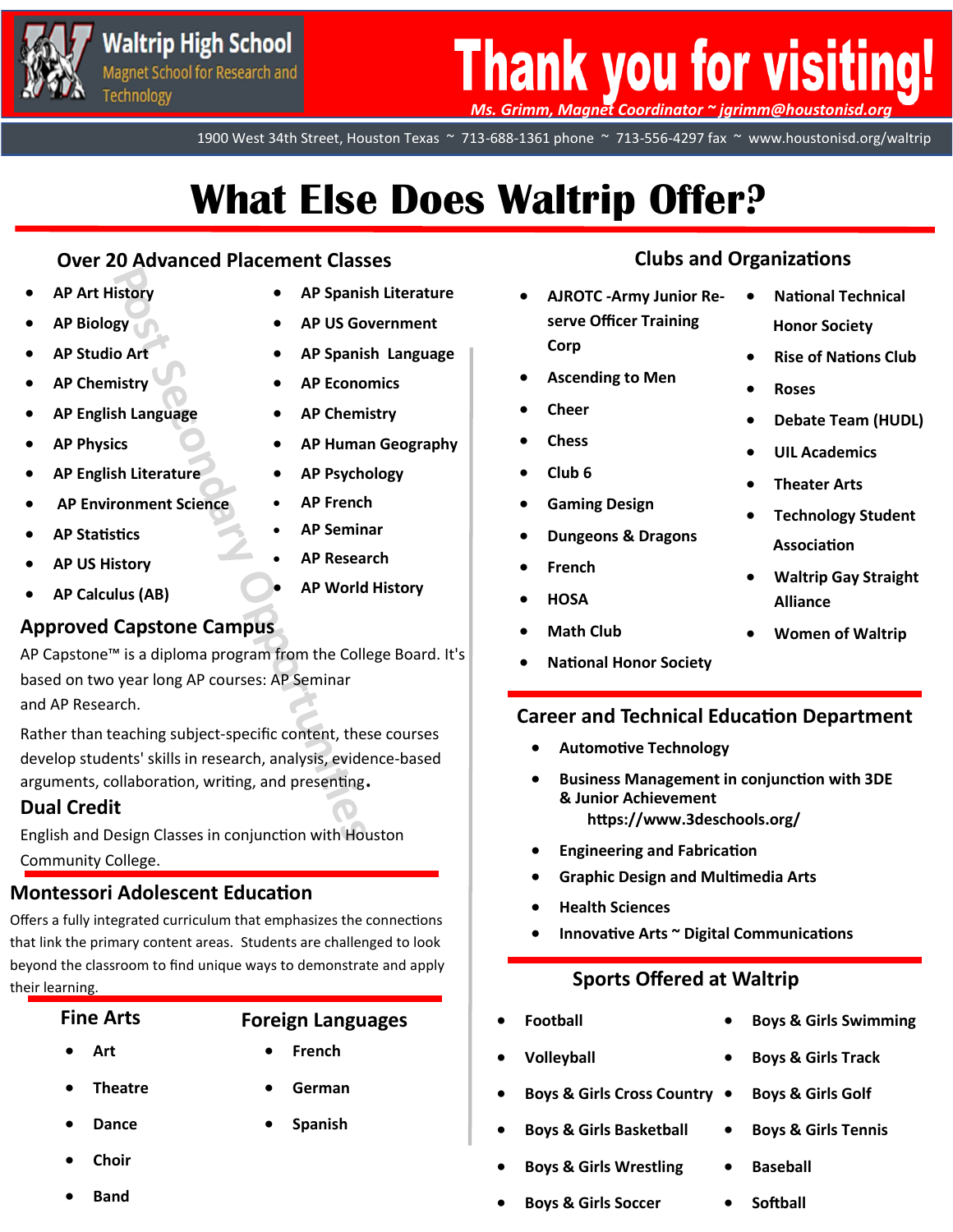

# **Thank you for visitin** *Ms. Grimm, Magnet Coordinator ~ jgrimm@houstonisd.org*

1900 West 34th Street, Houston Texas ~ 713-688-1361 phone ~ 713-556-4297 fax ~ www.houstonisd.org/waltrip

# **Career Technical Education**

## **Business, Marketing, and Finance Program of Study**

### **Business Management in Conjunction with 3DE Junior Achievement**

The Business Management program of study teaches CTE learners how to plan, direct, and coordinate the administrative services and operations of an organization. Through this program of study, students will learn the skills necessary to formulate policies, manage daily operations, and allocate the use of materials and human resources. This program of study will also introduce students to mathematical modeling tools and organizational evaluation methods.

3DE connects education to real-world, infuses business connectivity into all aspects of learning, and delivers opportunities to apply academic concepts to enhance students' retention of knowledge and develop skills for success.

*Successful completion of the Business Management program of study will fulfill requirements of a Business and Industry Endorsement*

### **Course Sequence:**

9th Grade ~ Principles of Business, Marketing, and Finance 10th Grade ~ Business Information Management I/Lab 11th ~ Business Information Management II/Lab 12th ~ Business Management INDUSTRY CERTIFICATION - Microsoft Office Specialist

## **Transportation, Distribution, and Logistics Program of Study**

### **Automotive**

The Automotive program of study teaches CTE learners how to repair and refinish automobiles and service various types of vehicles. CTE learners may learn to collect payment for services or supplies and perform typical vehicle maintenance procedures such as lubrication, oil changes, installation of antifreeze, or replacement of accessories like wiper blades or tires. *Successful completion of the Automotive program of study will fulfill requirements of a Business and Industry Endorsement*

### **Course Sequence:**

9th Grade ~ Principles of Transportation Systems 10th Grade ~ Automotive Basics 11th ~ Automotive Technology I 12th ~ Automotive Technology II/Lab INDUSTRY CERTIFICATION - ASE Automotive Service Excellence (ASE), OSHA

## **Health Science Program of Study**

### **[Healthcare Therapeutic](https://tea.texas.gov/sites/default/files/HealthcareTherapeutic-ProgramOfStudy2020.pdf)**

The Healthcare Therapeutic program of study introduces students to occupations and educational opportunities related to diagnosing and treating acute, episodic, or chronic illness independently or as part of a healthcare team. This program of study also includes an introduction to the opportunities associated with providing treatment and counsel to patients as well as rehabilitative programs that help build or restore daily living skills to persons with disabilities or developmental delays. *Successful completion of the Healthcare Therapeutic program of study will fulfill requirements of a Public Service endorsement or STEM endorsement if the math and science requirements are met.* 

### **Course Sequence:**

9th Grade ~ Principles of Health Science 10th Grade ~ Medical Terminology 11th ~ Health Science Theory/Health Science Clinical 12th ~ Pharmacology INDUSTRY CERTIFICATION – Pharmacy Technician

**For More Information about Waltrip High School visit: https://www.houstonisd.org/waltrip**